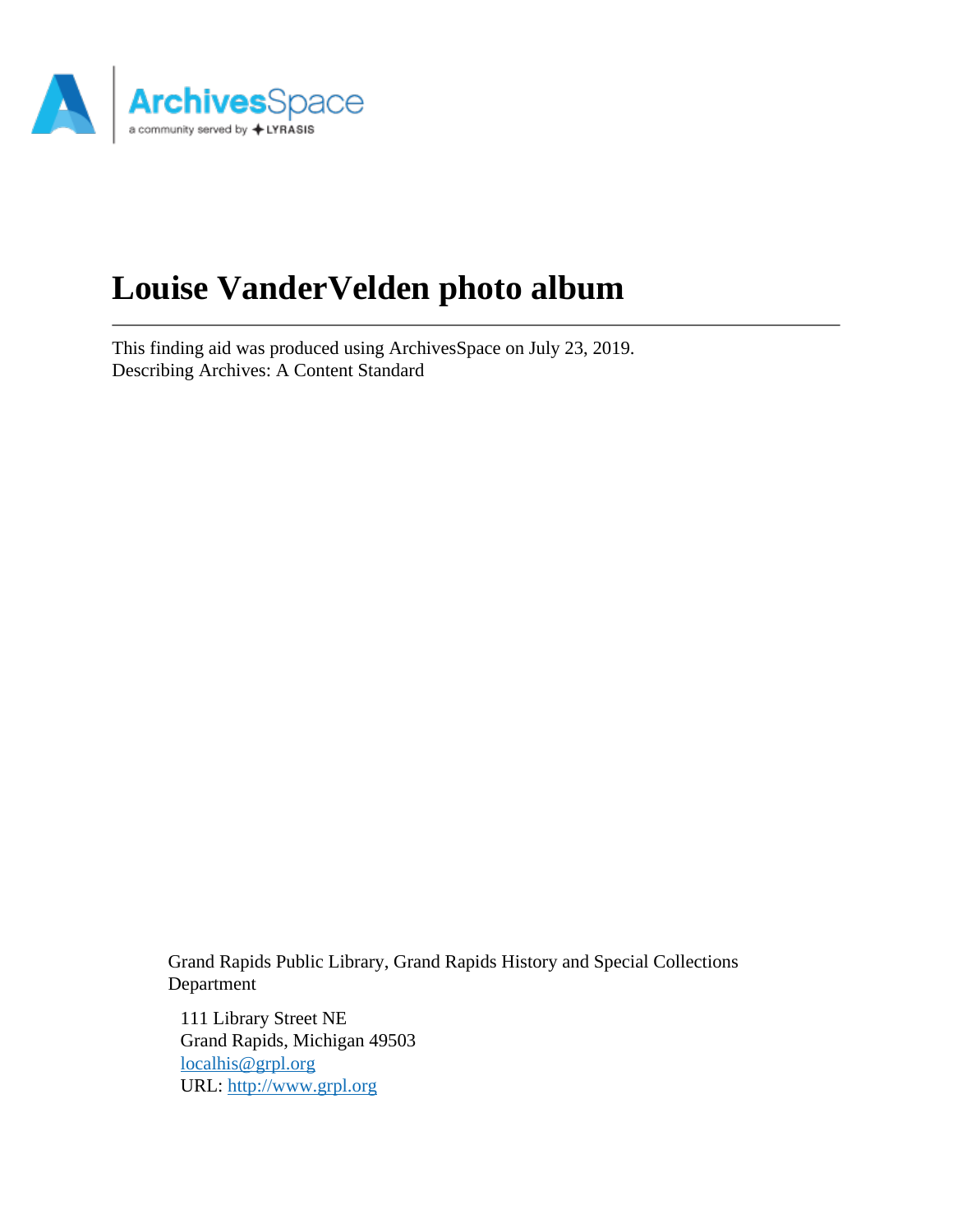### <span id="page-1-0"></span>**Table of Contents**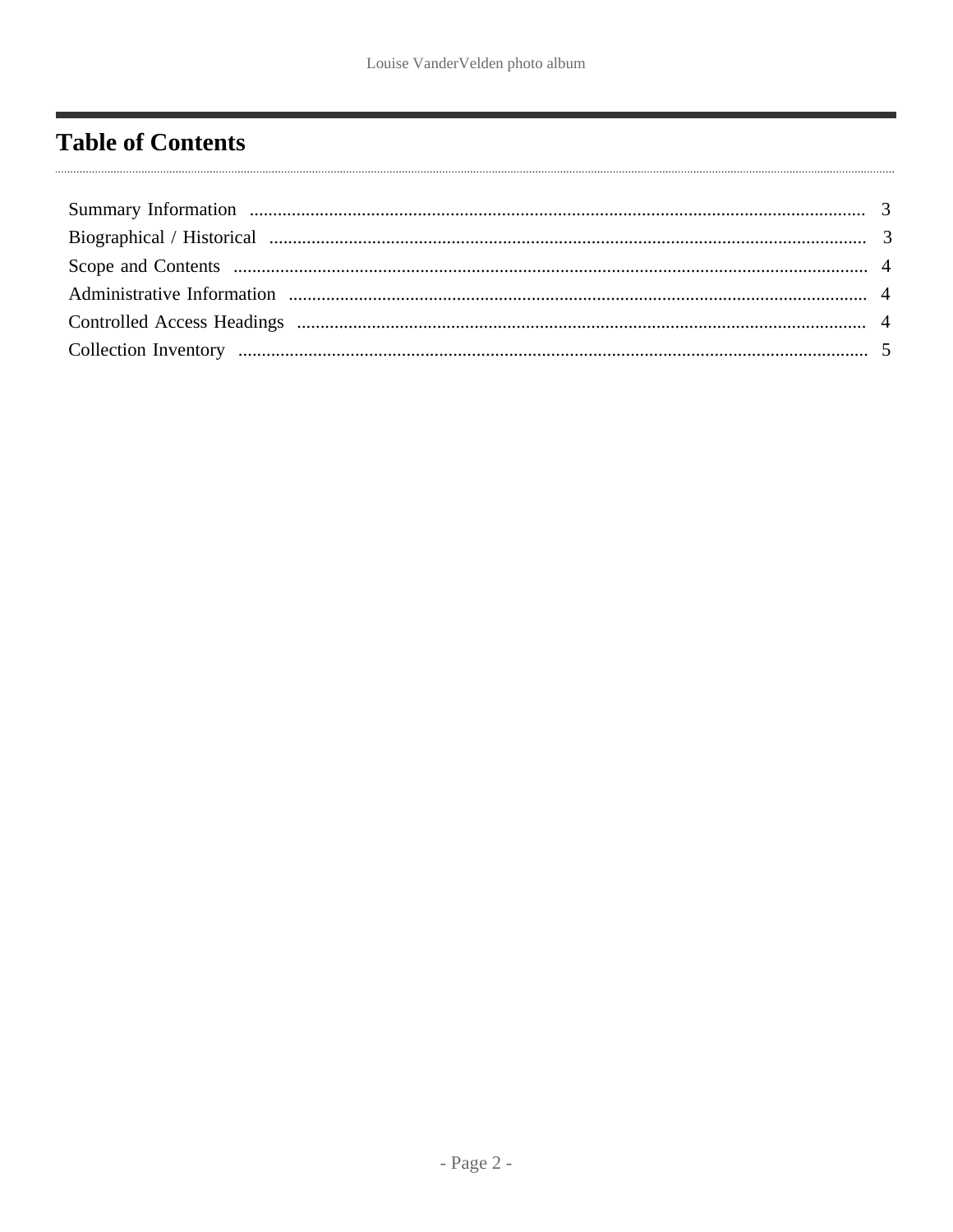#### <span id="page-2-0"></span>**Summary Information**

| <b>Repository:</b>           | Grand Rapids Public Library, Grand Rapids History and Special<br><b>Collections Department</b>                                                                                                                                                                                                                                                                                                                                                                                                                                                                                                                                                                                                                                                                                                                                                                                                                                                                                                                                                        |  |
|------------------------------|-------------------------------------------------------------------------------------------------------------------------------------------------------------------------------------------------------------------------------------------------------------------------------------------------------------------------------------------------------------------------------------------------------------------------------------------------------------------------------------------------------------------------------------------------------------------------------------------------------------------------------------------------------------------------------------------------------------------------------------------------------------------------------------------------------------------------------------------------------------------------------------------------------------------------------------------------------------------------------------------------------------------------------------------------------|--|
| Source:                      | Marks, Marjorie                                                                                                                                                                                                                                                                                                                                                                                                                                                                                                                                                                                                                                                                                                                                                                                                                                                                                                                                                                                                                                       |  |
| <b>Title:</b>                | Louise VanderVelden photo album                                                                                                                                                                                                                                                                                                                                                                                                                                                                                                                                                                                                                                                                                                                                                                                                                                                                                                                                                                                                                       |  |
| ID:                          | 487                                                                                                                                                                                                                                                                                                                                                                                                                                                                                                                                                                                                                                                                                                                                                                                                                                                                                                                                                                                                                                                   |  |
| Date [inclusive]:            | 1911-1946                                                                                                                                                                                                                                                                                                                                                                                                                                                                                                                                                                                                                                                                                                                                                                                                                                                                                                                                                                                                                                             |  |
| <b>Physical Description:</b> | 1 Linear Feet 1 box                                                                                                                                                                                                                                                                                                                                                                                                                                                                                                                                                                                                                                                                                                                                                                                                                                                                                                                                                                                                                                   |  |
| Abstract:                    | Louise Vander Velden was born in Bessemer, Michigan in 1891 to<br>John K. Vander Velden and Christina (Warners) Vander Velden. In<br>1911 Louise married Omer A. Forrester. They moved to Grand Rapids,<br>Michigan and lived for a few years at 40 Benjamin Ave. Louise's photo<br>album contains interior photographs of the house. In or around 1917<br>Louise and Omer divorced and she returned to Detroit. Louise married<br>John Shumaker in 1933 and died in January of 1981. Louise's brother<br>Fred Warners, who took his mother's maiden name after his parent's<br>divorce, was born in Bessemer, Michigan in 1893. He served in World<br>War I and later married Leah Williams in Grand Rapids, Michigan.<br>Fred worked for the Creston Transfer Company in the 1940's and<br>there are photographs of him in front of the company truck. Fred died<br>in November of 1970. Louise's album also contains photographs of<br>Congress School in addition to Fred in front of his home in Grand<br>Rapids, possibly 1124 Scribner Ave NW. |  |

**^** [Return to Table of Contents](#page-1-0)

### <span id="page-2-1"></span>**Biographical / Historical**

Louise VanderVelden was born to John K. VanderVelden and Christina (Warnars) VanderVelden in Bessemer, Michigan 13 July 1891. In 1911 Louise married Omer A. Forrester. They moved to Grand Rapids, Michigan around 1916 and were divorced a few years later. Louise returned to Detroit and resided with her mother. Louise married John Shumaker in 1933. She died in Detroit in January of 1981.

Fred John Warners was born Fred VanderVelden in 1893 to John K. VanderVelden and Christina (Warnars) VanderVelden. Fred served in World War I. He married Leah H. Williams in 1942 and worked for the Creston Transfer Company in Grand Rapids, Michigan. He died in November of 1970 and is buried in Oakhill Cemetery in Grand Rapids.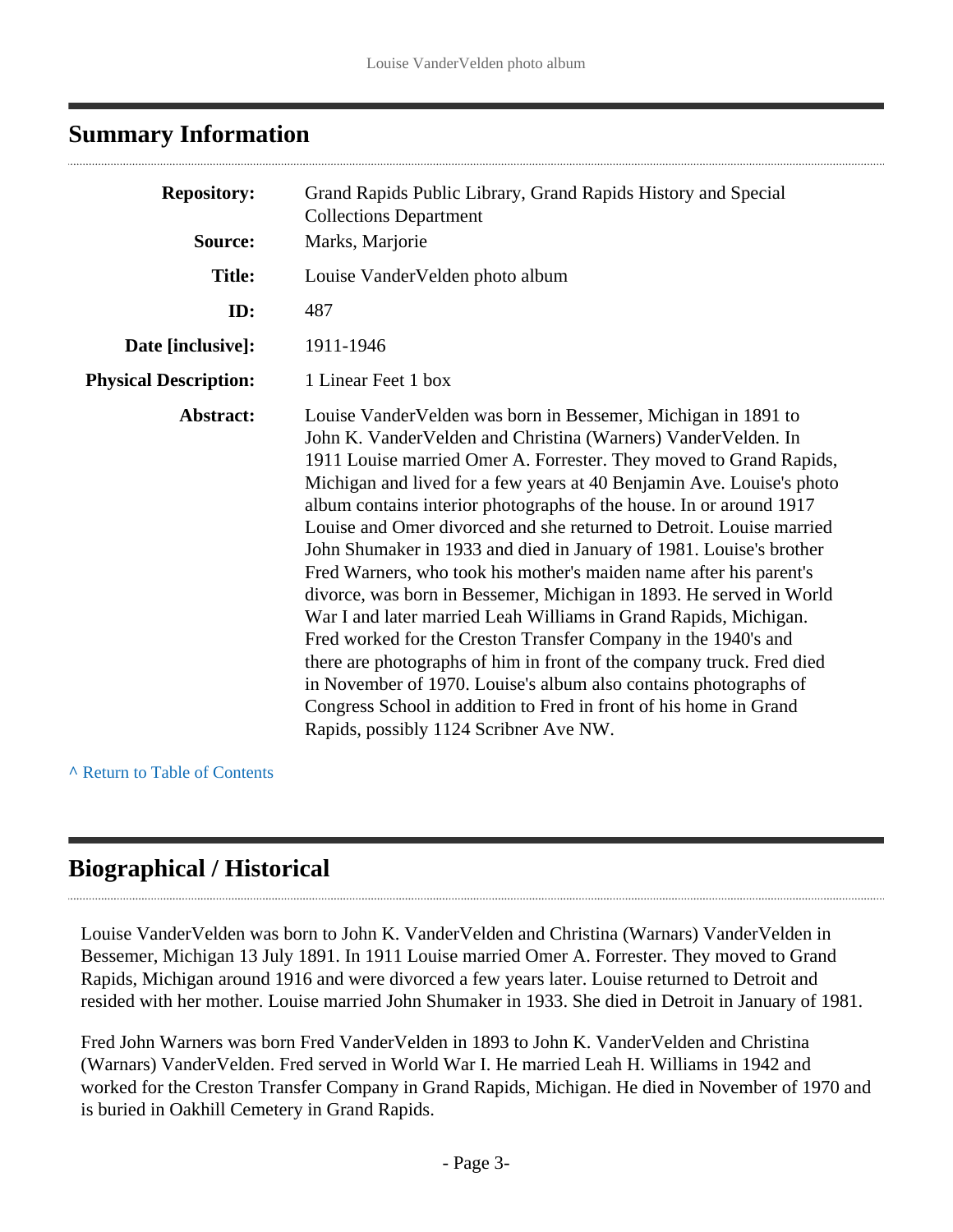Louise's parents divorced in 1913 and her mother, Christina, and brother, Fred, began using her mother's maiden name, Warnars.

**^** [Return to Table of Contents](#page-1-0)

#### <span id="page-3-0"></span>**Scope and Contents**

This collection consists of one photo album created by Louise VanderVelden from 1911-1946. Both she and her brother, Fred, grew up in Detroit, and both lived in Grand Rapids for a period of time. The album was found by the donor, Marjorie Marks, in her home in Huntington Woods, Michigan and was donated to the Grand Rapids Historical Society, who gave it to the Grand Rapids Public Library. The donor's notes are included in the collection. They are genealogy notes related to Omer A. Forrester, Louise VanderVelden's first husband.

In addition to photographs from trips Louise took with her mother, there are interior photographs of 40 Benjamin Ave. and photographs of Fred Warnars in front of Creston Transfer Company trucks and in front of his Grand Rapids home, possibly 1124 Scribner Ave NW.

**^** [Return to Table of Contents](#page-1-0)

#### <span id="page-3-1"></span>**Administrative Information**

#### **Publication Statement**

Grand Rapids Public Library, Grand Rapids History and Special Collections Department

111 Library Street NE Grand Rapids, Michigan 49503 [localhis@grpl.org](mailto:localhis@grpl.org) URL:<http://www.grpl.org>

**^** [Return to Table of Contents](#page-1-0)

### <span id="page-3-2"></span>**Controlled Access Headings**

- Grand Rapids (Mich.) -- History
- Grand Rapids (Mich.) -- History -- Photographs